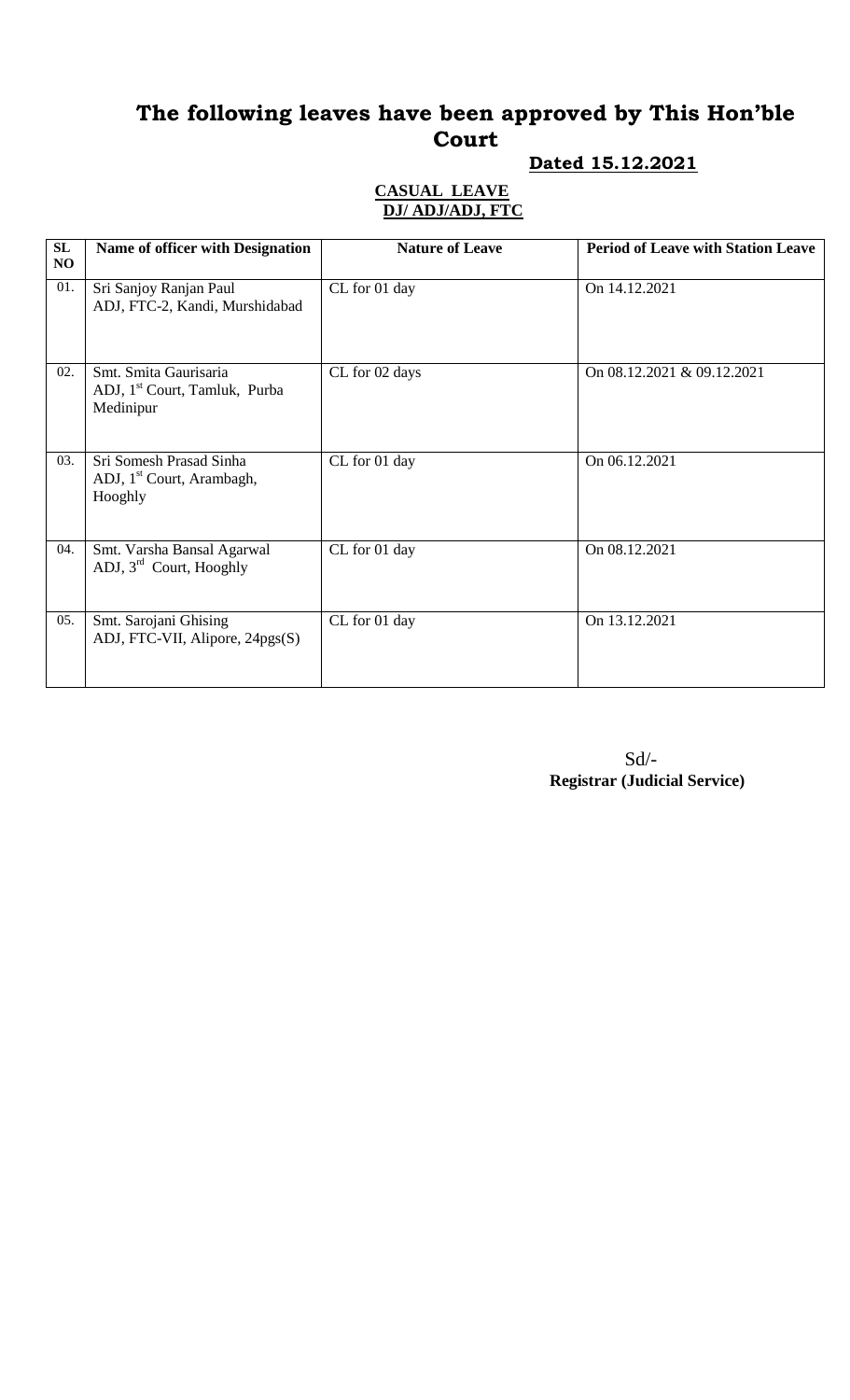| SL<br>NO          | Name of officer with Designation                                                | <b>Nature of Leave</b>         | <b>Period of Leave with Station Leave</b>              |
|-------------------|---------------------------------------------------------------------------------|--------------------------------|--------------------------------------------------------|
| 01.               | Sri Bimal Kanti Bera<br>ADJ, 1 <sup>st</sup> Court, Durgapur, Paschim           | CL for 02 days with SL         | On 17.12.2021 & 18.12.2021                             |
|                   | <b>Bardhaman</b>                                                                |                                | SL:16.12.2021(E) to 20.12.2021(M)                      |
| $\overline{02}$ . | Sri Bikash Banik                                                                | CL for 03 days with SL         | From 16.12.2021 to 18.12.2021                          |
|                   | ADJ, 1 <sup>st</sup> Court, Jangipur,                                           |                                |                                                        |
|                   | Murshidabad                                                                     |                                | SL:15.12.2021(E) to 20.12.2021(M)                      |
|                   |                                                                                 | Cancellation of CL for 03 days | From 13.12.2021 to 15.12.2021                          |
| 03.               | Sri Debapriya Basu                                                              | CL for 03 days                 | From 15.12.2021 to 17.12.2021                          |
|                   | ADJ, 1 <sup>st</sup> Court, Jalpaiguri                                          |                                |                                                        |
| 04.               | Smt. Dipa Shyam Ray<br>ADJ, FTC-2, Jangipur,                                    | CL for 05 days with SL         | On 17.12.2021, 18.12.2021,<br>20.12.2021, 21.12.2021 & |
|                   | Murshidabad                                                                     |                                | 22.12.2021                                             |
|                   |                                                                                 |                                |                                                        |
|                   |                                                                                 |                                | SL:16.12.2021(E) to 23.12.2021(M)                      |
| 05.               | Smt.Indrila Mukhopadhyay Mitra                                                  | CL for 02 days with SL         | On 18.12.2021 & 20.12.2021                             |
|                   | ADJ, Special Court (E.C.Act),                                                   |                                |                                                        |
|                   | Paschim Medinipur                                                               |                                | SL:17.12.2021(E) to 21.12.2021(M)                      |
| 06.               | Smt. Madhumita Roy-II                                                           | CL for 02 days                 | On 22.12.2021 & 23.12.2021                             |
|                   | ADJ, 18 <sup>th</sup> Court, Alipore, 24 Pgs(S)                                 |                                |                                                        |
| 07.               | Neyaz Alam                                                                      | CL for 02 days                 | On 23.12.2021 & 24.12.2021                             |
|                   | Judge, Commercial Court at                                                      |                                |                                                        |
|                   | Rajarhat, 24 Pgs (N)                                                            |                                |                                                        |
| 08.               | Sri Sudipta Bhattacharjee                                                       | CL for 01 day with SL          | On 20.12.2021                                          |
|                   | ADJ, Rampurhat, Birbhum                                                         |                                |                                                        |
|                   |                                                                                 |                                | SL:18.12.2021(E) to 21.12.2021(M)                      |
| 09.               | Sri Arun Kumar Nandy<br>ADJ, 5 <sup>th</sup> Court, Howrah                      | CL for 01 day with SL          | On 18.12.2021                                          |
|                   |                                                                                 |                                |                                                        |
| 10.               |                                                                                 | CL for 01 day                  | SL:17.12.2021(E) to 20.12.2021(M)<br>On 15.12.2021     |
|                   | Sri Pradip Kumar Gangopadhyay<br>ADJ, 13 <sup>th</sup> Court, Alipore, South 24 |                                |                                                        |
|                   | Parganas                                                                        |                                |                                                        |
| 11.               | Ms.Sujasha Mukherji                                                             | CL for 01 day                  | On 16.12.2021                                          |
|                   | DJ, Dakshin Dinajpur at Balurghat                                               |                                |                                                        |

Sd/-  **Registrar (Judicial Service)**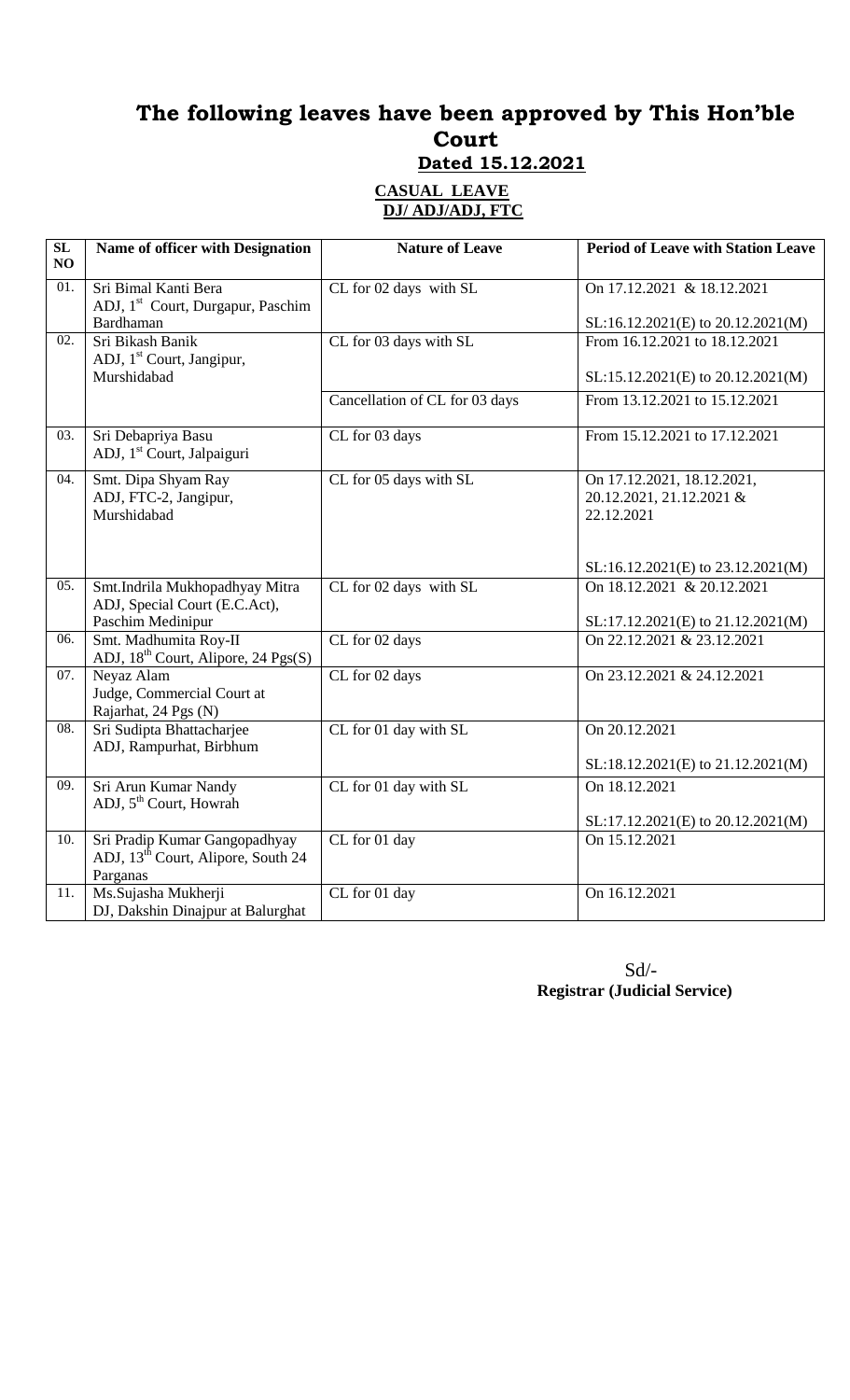### <u>**b**</u>

### **CASUAL LEAVE DJ/ ADJ/ADJ, FTC**

|  |  | Dated 17.12.202 |
|--|--|-----------------|
|--|--|-----------------|

| SL<br>NO | <b>Name of officer with Designation</b>                                                     | <b>Nature of Leave</b> | <b>Period of Leave with Station Leave</b> |
|----------|---------------------------------------------------------------------------------------------|------------------------|-------------------------------------------|
| 01.      | Smt. Sudeshna De (Chatterjee), ADJ,<br>1 <sup>st</sup> Court, Alipore, South 24<br>Parganas | CL for 01 day          | On 13.12.2021                             |
| 02.      | Sri Subhajit Basu<br>ADJ, FTC, Durgapur, Paschim<br>Bardhaman                               | CL for 01 day          | On 15.12.2021                             |
| 03.      | Smt. Soma Majumder<br>ADJ, Kandi, Murshidabad                                               | CL for 01 day          | On 14.12.2021                             |
| 04.      | Sri Sanjoy Ranjan Paul<br>ADJ, FTC-2, Kandi, Murshidabad                                    | CL for 02 days         | On 16.12.2021 & 17.12.2021                |
| 05.      | Ms. Yogita Gaurisaria<br>ADJ, Nabadwip, Nadia                                               | CL for 02 days         | On 13.12.2021 & 14.12.2021                |
| 06.      | Sri Prasanta Kumar Sil<br>Judge, Family Court, Andaman &<br>Nicobar Islands, Port Blair     | CL for 01 day          | On 10.12.2021                             |
| 07.      | Smt. Ali Biswas (Sarkar), ADJ,<br>FTC 2, Krishnagar, Nadia                                  | CL for 01 day          | On 14.12.2021                             |
| 08.      | Smt. Chandraprova Chakraborty<br>ADJ, FTC-3, Diamond Harbour, 24-<br>Parganas (S)           | CL for 01 day          | On 14.12.2021                             |

Sd/-

 **Registrar (Judicial Service)**

# **The following leaves have been approved by This Hon'ble Court**

### **Dated 17.12.2021**

| SL<br>NO. | <b>Name of officer with Designation</b>                              | <b>Nature of Leave</b> | <b>Period of Leave with Station Leave</b>                               |
|-----------|----------------------------------------------------------------------|------------------------|-------------------------------------------------------------------------|
| 01.       | Smt. Asima Pal<br>ADJ, 5 <sup>th</sup> Court, Malda                  | CL for 02 days         | On 21.12.2021 & 22.12.2021                                              |
| 02.       | Sri Teerthankar Bhattacharjee<br>ADJ, FTC, Bankura                   | CL for 02 days with SL | On 17.12.2021 & 18.12.2021                                              |
|           |                                                                      |                        | $SL:16.12.2021(E)$ to $20.12.2021(M)$                                   |
| 03.       | Sri Asim Kumar Debnath<br>ADJ, 1 <sup>st</sup> Court, Howrah         | CL for 01 day          | On 20.12.2021                                                           |
| 04.       | Sri Dipanjan Sen, ADJ, FTC-1,<br>Howrah                              | CL for 03 days with SL | From 20.12.2021 to 22.12.2021<br>SL:18.12.2021(E) to 23.12.2021(E)      |
| 05.       | Sri Kallol Kumar Das<br>ADJ, 1 <sup>st</sup> Court, Cochbehar (NDPS) | CL for 02 days with SL | On $23.12.2021 \& 24.12.2021$<br>$SL: 22.12.2021$ (E) to 03.01.2022 (M) |
| 06.       | Sri Pijush Kanti Roy<br>ADJ, FTC-I, Diamond Harbour, 24<br>Pgs(S)    | CL for 02 days with SL | On 20.12.2021 & 21.12.2021<br>SL:18.12.2021(E) to 22.12.2021(M)         |
| 07.       | Sri Partha Pratim Chakravorty<br>ADJ, $3rd$ Court, Alipore, 24pgs(S) | CL for 01 day with SL  | On 18.12.2021<br>$SL:17.12.2021(E)$ to $20.12.2021(M)$                  |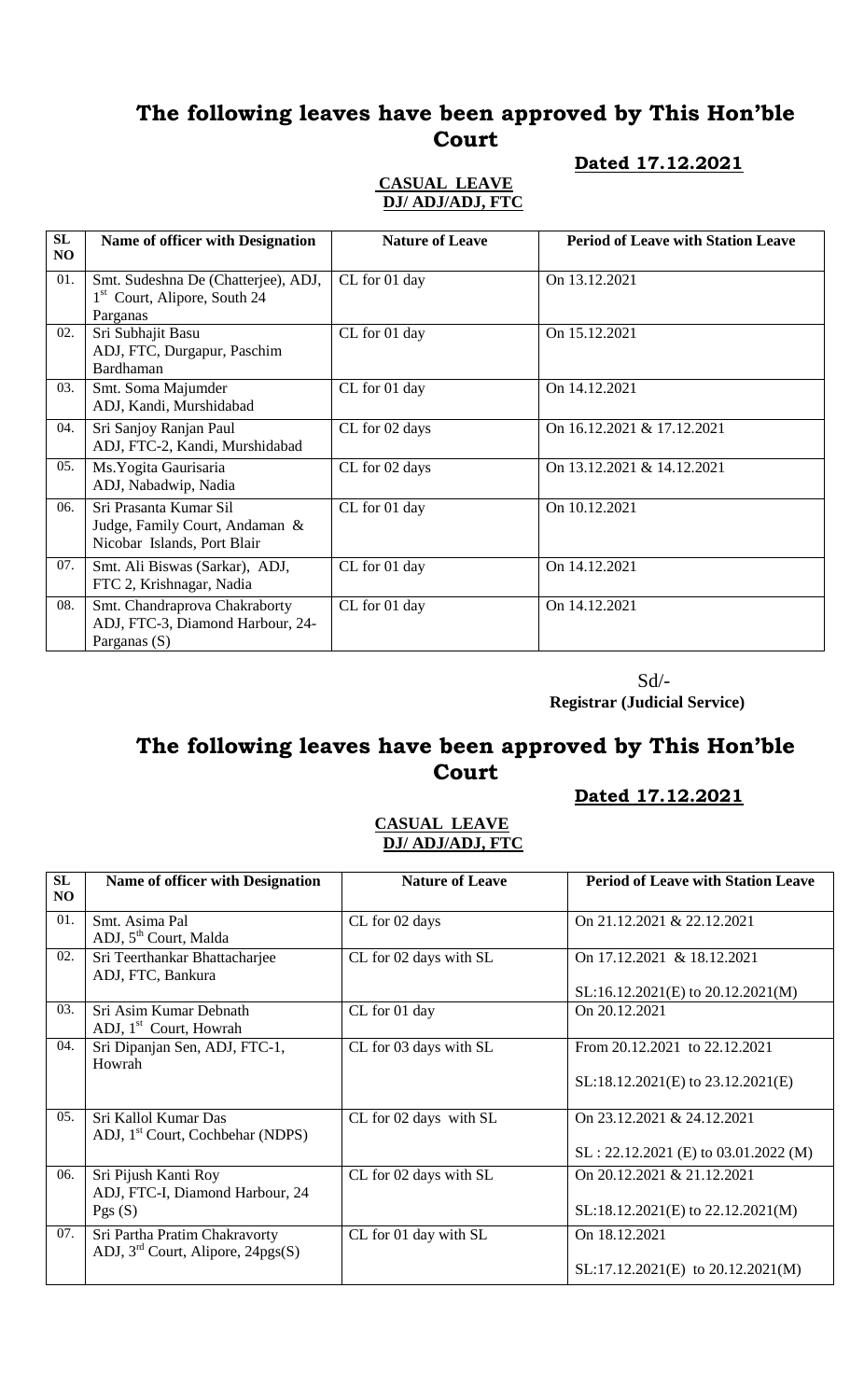| 08. | Sri Suvadip Chowdhury<br>ADJ, FTC-1, Alipore, 24pgs(S)              | CL for 02 days with SL | On 17.12.2021 & 18.12.2021        |
|-----|---------------------------------------------------------------------|------------------------|-----------------------------------|
|     |                                                                     |                        | SL:16.12.2021(E) to 19.12.2021(N) |
| 09. | Sri Gopal Kishor Sinha                                              | CL for 02 days         | On 18.12.2021 & 20.12.2021        |
|     | ADJ, $7th$ Court, Alipore, 24pgs(S)                                 | with SL                | SL:17.12.2021(E) to 21.12.2021(M) |
|     |                                                                     |                        |                                   |
| 10. | Sri Biswaroop Chowdhury                                             | CL for 01 day          | On 17.12.2021                     |
|     | Judge Bench-XII, City Civil Court,<br>Calcutta                      |                        |                                   |
| 11. | Sri Abhijit De                                                      | CL for 01 day          | On 18.12.2021                     |
|     | ADJ, FTC-III, Krishnagar, Nadia                                     |                        |                                   |
| 12. | Sri Deb Kumar Goswami                                               | CL for 02 days with SL | On 22.12.2021 & 23.12.2021        |
|     | ADJ, FTC-II, Barrackpore, 24pgs(N)                                  |                        |                                   |
|     |                                                                     |                        | SL:21.12.2021(E) to 24.12.2021(M) |
| 13. | Sri Narendra Nath Dasgupta<br>ADJ, $1st$ Court, Sealdah, 24 Pgs (S) | CL for 01 day          | On 18.12.2021                     |
| 14. | Sri Tapas Kumar Roy, ADJ, FTC III,                                  | CL for 02 days         | On 17.12.2021 & 18.12.2021        |
|     | Howrah                                                              |                        |                                   |
| 15. | Sk. Mohammad Reza                                                   | CL for 01 day          | On 18.12.2021                     |
|     | ADJ, 1 <sup>st</sup> Court, Barasat, 24 Pgs (N)                     |                        |                                   |
| 16. | Sri Saket Kumar Jha                                                 | CL for 02 days         | On 17.12.2021 & 18.12.2021        |
|     | ADJ, 4 <sup>th</sup> Court, Asansol, Paschim                        |                        |                                   |
|     | Bardhaman                                                           |                        |                                   |
| 17. | Sri Sovan Kumar Mukhopadhyay                                        | CL for 02 days with SL | On 22.12.2021 & 23.12.2021        |
|     | DJ, Purba Bardhaman                                                 |                        |                                   |
|     |                                                                     |                        | SL:21.12.2021(E) to 24.12.2021(M) |
| 18. | Subrata Chatterjee                                                  | CL for 04 days with SL | From 20.12.2021 to 23.12.2021     |
|     | ADJ, FTC-I, Purba Bardhaman                                         |                        | SL:18.12.2021(E) to 23.12.2021(E) |
|     |                                                                     |                        |                                   |
| 19. | Sri Sarad Kumar Chhetri<br>ADJ, FTC, Siliguri, Darjeeling           | CL for 02 days with SL | On 22,12,2021 & 23,12,2021        |
|     |                                                                     |                        | SL:21.12.2021(E) to 24.12.2021(M) |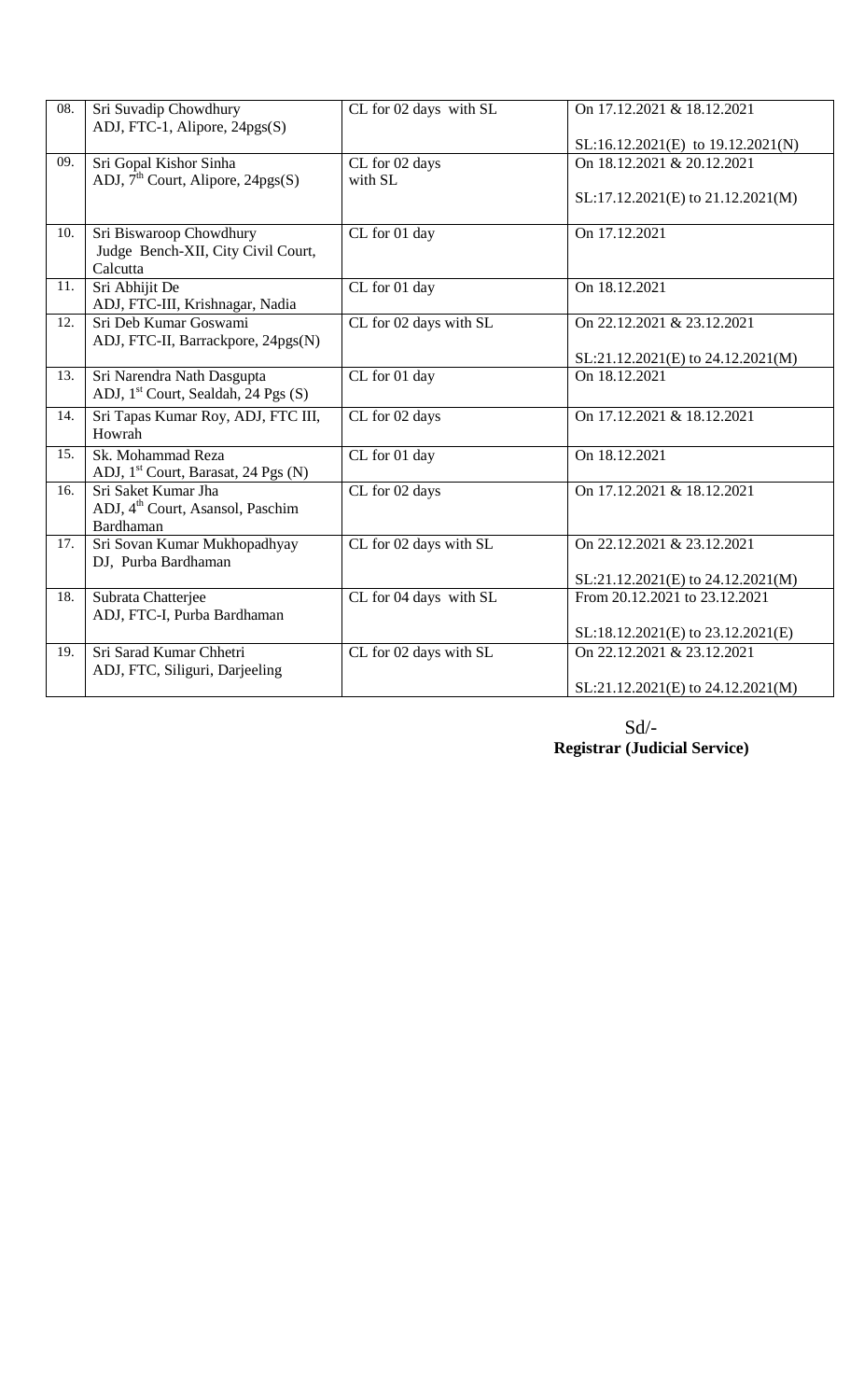#### **Dated 20.12.2021**

### **CASUAL LEAVE DJ/ ADJ/ADJ, FTC**

| <b>SL</b><br>N <sub>O</sub> | Name of officer with Designation                    | <b>Nature of Leave</b>    | <b>Period of Leave with Station Leave</b> |
|-----------------------------|-----------------------------------------------------|---------------------------|-------------------------------------------|
| 01.                         | Sri Lokesh Pathak                                   | Cancellation of CL for 02 | From 13.12.2021 to 14.12.2021             |
|                             | ADJ, 2 <sup>nd</sup> Court, Tamluk, Purba Medinipur | days with SL              |                                           |
|                             |                                                     |                           | $SL:12.12.2021(M)$ to $16.12.2021(M)$     |
| 02.                         | Sri Tapas Kumar Mitra                               | CL for 01 day             | On 08.12.2021                             |
|                             | ADJ, FTC-I, Purulia                                 |                           |                                           |
| 03.                         | Sri Soumen Sarkar                                   | CL for 01 day             | On 18.12.2021                             |
|                             | ADJ, FTC-4, Barasat, 24 Pgs (N)                     |                           |                                           |
| 04.                         | Sri Arup Roy                                        | CL for 01 day             | On 09.12.2021                             |
|                             | ADJ, $3rd$ Court, Barrackpore, 24pgs(N)             |                           |                                           |
| 05.                         | Sri Arpan Kumar Chattopadhyay ADJ-cum-              | CL for 01 day with SL     | On 18.12.2021                             |
|                             | Judge, Spl Court (I.E.Act), Berhampore,             |                           |                                           |
|                             | Murshidabad                                         |                           | SL:17.12.2021(E) to 19.12.2021(M)         |
| 06.                         | Sri Vivekananda Sur, ADJ, 1 <sup>st</sup> Court,    | CL for 02 days with SL    | On 18.12.2021 & 20.12.2021                |
|                             | Berhampore, Murshidabad                             |                           |                                           |
|                             |                                                     |                           | $SL:17.12.2021(E)$ to $21.12.2021(M)$     |
| 07.                         | Sri Partha Sarathi Chakraborty                      | CL for 01 day             | On 16.12.2021                             |
|                             | ADJ, 1 <sup>st</sup> Court, Purba Bardhaman         |                           |                                           |

Sd/-

 **Registrar (Judicial Service)**

# **The following leaves have been approved by This Hon'ble Court**

### **Dated 20.12.2021**

| SL<br>NO | Name of officer with Designation                                         | <b>Nature of Leave</b> | <b>Period of Leave with Station Leave</b> |
|----------|--------------------------------------------------------------------------|------------------------|-------------------------------------------|
| 01.      | Smt. Atrayee Manna Chowdhury<br>ADJ, FTC-2, Sealdah, 24 Pgs (S)          | CL for 01 day          | On 20.12.2021                             |
| 02.      | Sri Manoj Kumar Prasad<br>ADJ, 1 <sup>st</sup> Court, Asansol, Paschim   | CL for 02 days with SL | On 18.12.2021 & 20.12.2021                |
|          | Bardhaman                                                                |                        | $SL:17.12.2021(E)$ to $21.12.2021(M)$     |
| 03.      | Smt. Nabanita Ray, DJ, Jhargram                                          | CL for 02 days with SL | On 20.12.2021 & 21.12.2021                |
|          |                                                                          |                        | SL:18.12.2021(E) to 22.12.2021(M)         |
| 04.      | Sri Prasenjit Biswas<br>Chief Judge, City Civil Court, Calcutta          | CL for 02 days with SL | On 20.12.2021 & 21.12.2021                |
|          |                                                                          |                        | $SL:19.12.2021(M)$ to $21.12.2021(E)$     |
| 05.      | Dr. Modhumita Basu<br>ADJ, $7th$ Court, Barasat, 24pgs(N)                | CL for 02 days         | On 20.12.2021 & 23.12.2021                |
| 06.      | Sri Hiranmoy Sanyal<br>ADJ, FTC-1, Krishanagar, Nadia                    | CL for 01 day with SL  | On 20.12.2021                             |
|          |                                                                          |                        | $SL:18.12.2021(E)$ to $21.12.2021(M)$     |
| 07.      | Soma Chakraborty<br>ADJ, FTC-2, Bongaon, 24 Pgs (N)                      | CL for 02 days with SL | On 20.12.2021 & 21.12.2021                |
|          |                                                                          |                        | SL:18.12.2021(E) to 22.12.2021(M)         |
| 08.      | Smt. Sharanya Sen Prasad<br>ADJ, 2 <sup>nd</sup> Court, Asansol, Paschim | CL for 01 day with SL  | On 20.12.2021                             |
|          | Bardhaman                                                                |                        | SL:18.12.2021(E) to 21.12.2021(E)         |
| 09.      | Sri Sanjoy Ranjan Paul<br>ADJ, FTC-2, Kandi, Murshidabad                 | CL for 04 days with SL | From 20.12.2021 to 23.12.2021             |
|          |                                                                          |                        | $SL:18.12.2021(E)$ to 24.12.2021(M)       |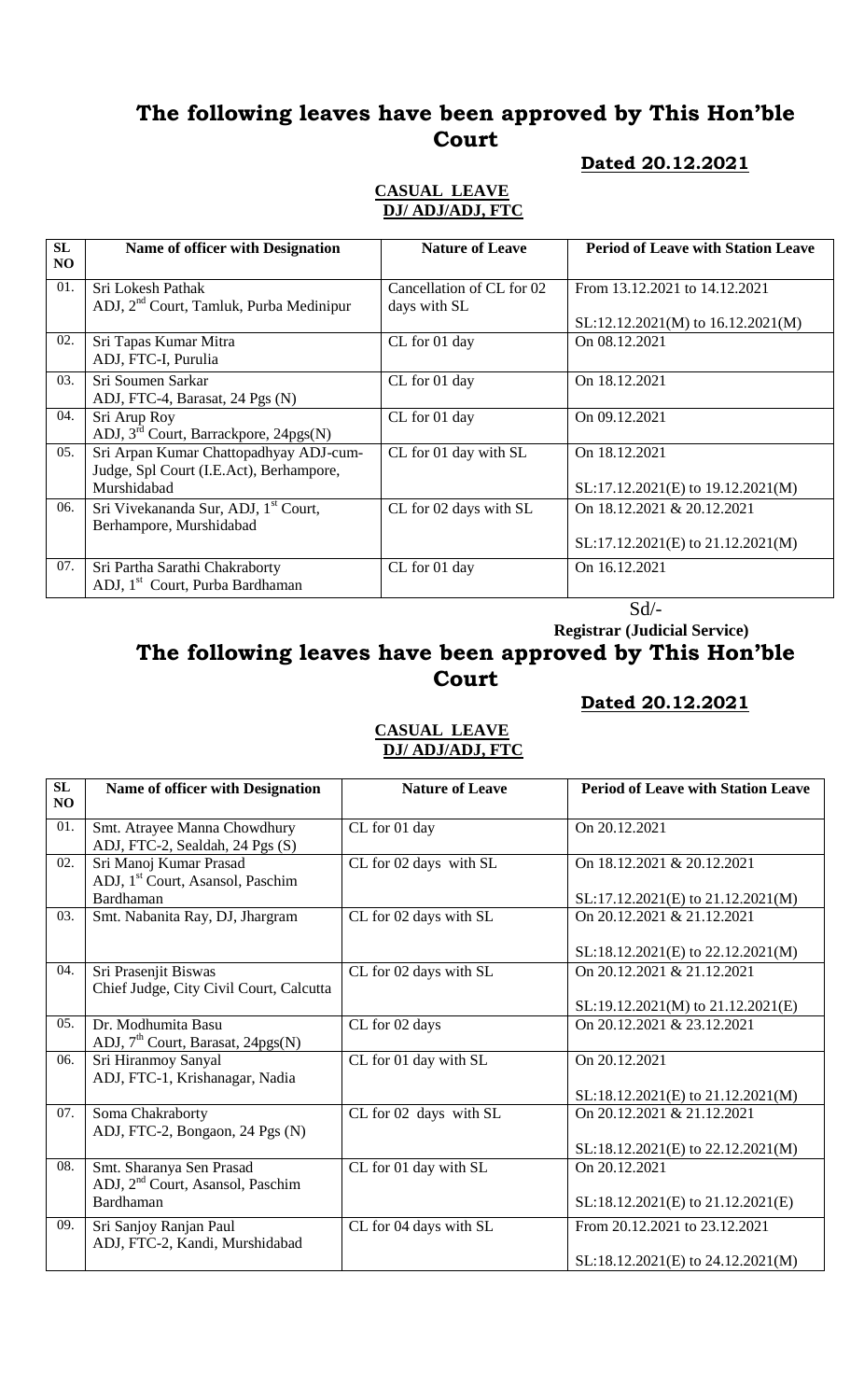| 10. | Smt. Sudeshna De (Chatterjee), ADJ,               | CL for 02 days with SL | On 21.12.2021 & 22.12.2021            |
|-----|---------------------------------------------------|------------------------|---------------------------------------|
|     | 1 <sup>st</sup> Court, Alipore, South 24 Parganas |                        |                                       |
|     |                                                   |                        | $SL:20.12.2021(E)$ to $23.12.2021(M)$ |
| 11. | Sri Surajit Seal                                  | CL for 03 days with SL | From 20.12.2021 to 22.12.2021         |
|     | ADJ, FTC-I, Contai, Purba Medinipur               |                        |                                       |
|     |                                                   |                        | $SL:18.12.2021(E)$ to $23.12.2021(M)$ |
| 12. | Smt. Smita Gaurisaria                             | CL for 01 day with SL  | On 20.12.2021                         |
|     | ADJ, 1 <sup>st</sup> Court, Tamluk, Purba         |                        |                                       |
|     | Medinipur                                         |                        | SL:18.12.2021(E) to 21.12.2021(M)     |
| 13. | Sri Bibhas Chatterjee                             | CL for 01 day          | On 21.12.2021                         |
|     | ADJ, 2 <sup>nd</sup> Court, Sealdah, South 24     |                        |                                       |
|     | Parganas                                          |                        |                                       |
| 14. | Sri Indranil Bhattacharyya Registrar              | CL for 02 days         | On 20.12.2021 & 21.12.2021            |
|     | City Civil Court, Calcutta                        |                        |                                       |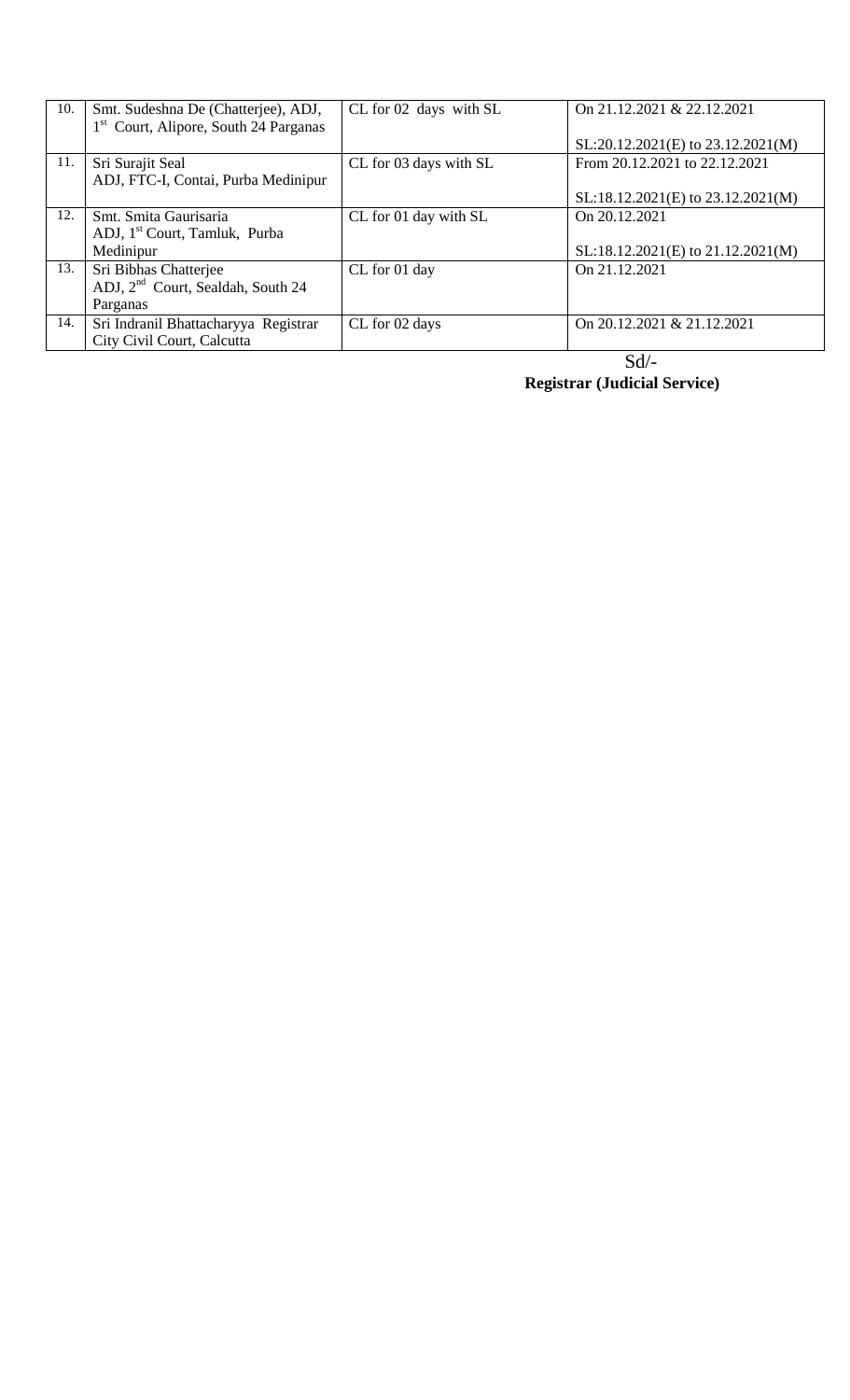### **Dated 21.12.2021**

### **CASUAL LEAVE DJ/ ADJ/ADJ, FTC**

| SL<br>NO. | Name of officer with Designation                                                         | <b>Nature of Leave</b>                    | <b>Period of Leave with Station Leave</b>                              |
|-----------|------------------------------------------------------------------------------------------|-------------------------------------------|------------------------------------------------------------------------|
| 01.       | Sri Anindya Banerjee<br>ADJ, FTC-3, Basirhat, 24 Pgs (N)                                 | CL for 01 day with SL                     | On 18.12.2021                                                          |
|           |                                                                                          |                                           | $SL:17.12.2021(E)$ to $20.12.2021(M)$                                  |
| 02.       | Smt. Chandrani Mukherjee<br>(Banerjee)<br>Judge, Bench-IV, City Civil Court,<br>Calcutta | CL for 01 day                             | On 18.12.2021                                                          |
| 03.       | Sri Rajesh Kumar Singh<br>ADJ, 2 <sup>nd</sup> Court, Uluberia, Howrah                   | Cancellation of CL for 04 days<br>with SL | From 07.12.2021 to 10.12.2021<br>$SL:06.12.2021(E)$ to $13.12.2021(M)$ |
| 04.       | Smt. Sonia Majumder<br>Judge, Bench VII,<br>City Civil Court, Calcutta                   | CL for 01 day                             | On 18.12.2021                                                          |

 Sd/-  **Registrar (Judicial Service)**

# **The following leaves have been approved by This Hon'ble Court**

### **Dated 21.12.2021**

### **CASUAL LEAVE DJ/ ADJ/ADJ, FTC**

| <b>SL</b><br>NO | <b>Name of officer with Designation</b>                               | <b>Nature of Leave</b> | <b>Period of Leave with Station Leave</b>                          |
|-----------------|-----------------------------------------------------------------------|------------------------|--------------------------------------------------------------------|
| 01.             | Smt. Arti Sharma Roy, ADJ, Bench-<br>I, City Sessions Court, Calcutta | CL for 03 days with SL | From 20.12.2021 to 22.12.2021<br>SL:18.12.2021(E) to 23.12.2021(M) |
| 02.             | Dr. Modhumita Basu<br>ADJ, 7 <sup>th</sup> Court, Barasat, 24pgs(N)   | CL for 01 day          | On 22.12.2021                                                      |
| 03.             | Kazi Abul Hasem<br>ADJ, FTC-I, Chinsurah, Hooghly                     | CL for 03 days with SL | From 20.12.2021 to 22.12.2021<br>SL:18.12.2021(E)to 23.12.2021(M)  |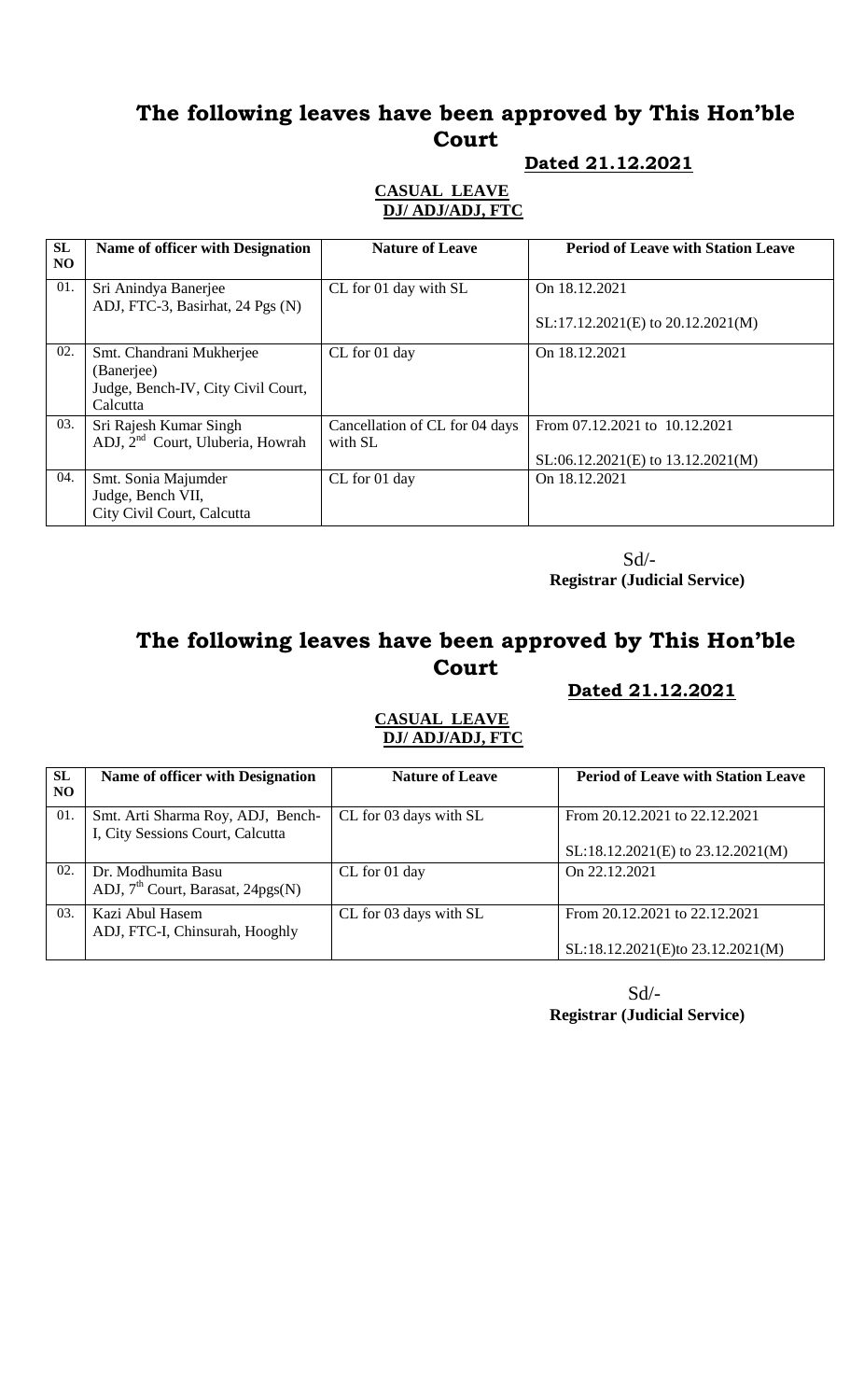## **Dated: 16.12.2021**

# **DJ/ADJ**

| <b>SL</b><br><b>NO</b> | Name of officer with<br><b>Designation</b>                | <b>Nature of Leave</b> | <b>Period of Leave with Station Leave</b>                |
|------------------------|-----------------------------------------------------------|------------------------|----------------------------------------------------------|
| 01.                    | Smt. Mou Chatterjee, ADJ,<br>1 <sup>st</sup> Court, Malda |                        | Earned Leave for 12 days   From 10.01.2022 to 21.01.2022 |

# **JM**

| SL<br>N <sub>O</sub> | Name of officer with<br><b>Designation</b>                         | <b>Nature of Leave</b>          | <b>Period of Leave with Station Leave</b> |
|----------------------|--------------------------------------------------------------------|---------------------------------|-------------------------------------------|
| 02.                  | Sri Jewel Chanda, JM, 3rd<br>Court, Sealdah, South 24<br>Parganas. | Earned Leave for 09 days        | From 22.12.2021 to 30.12.2021             |
| 03.                  | Zeba Perveen<br>JM, 7 <sup>th</sup> Court, Howrah                  | Maternity<br>Leave for 180 days | From 03.01.2022 to 01.07.2022             |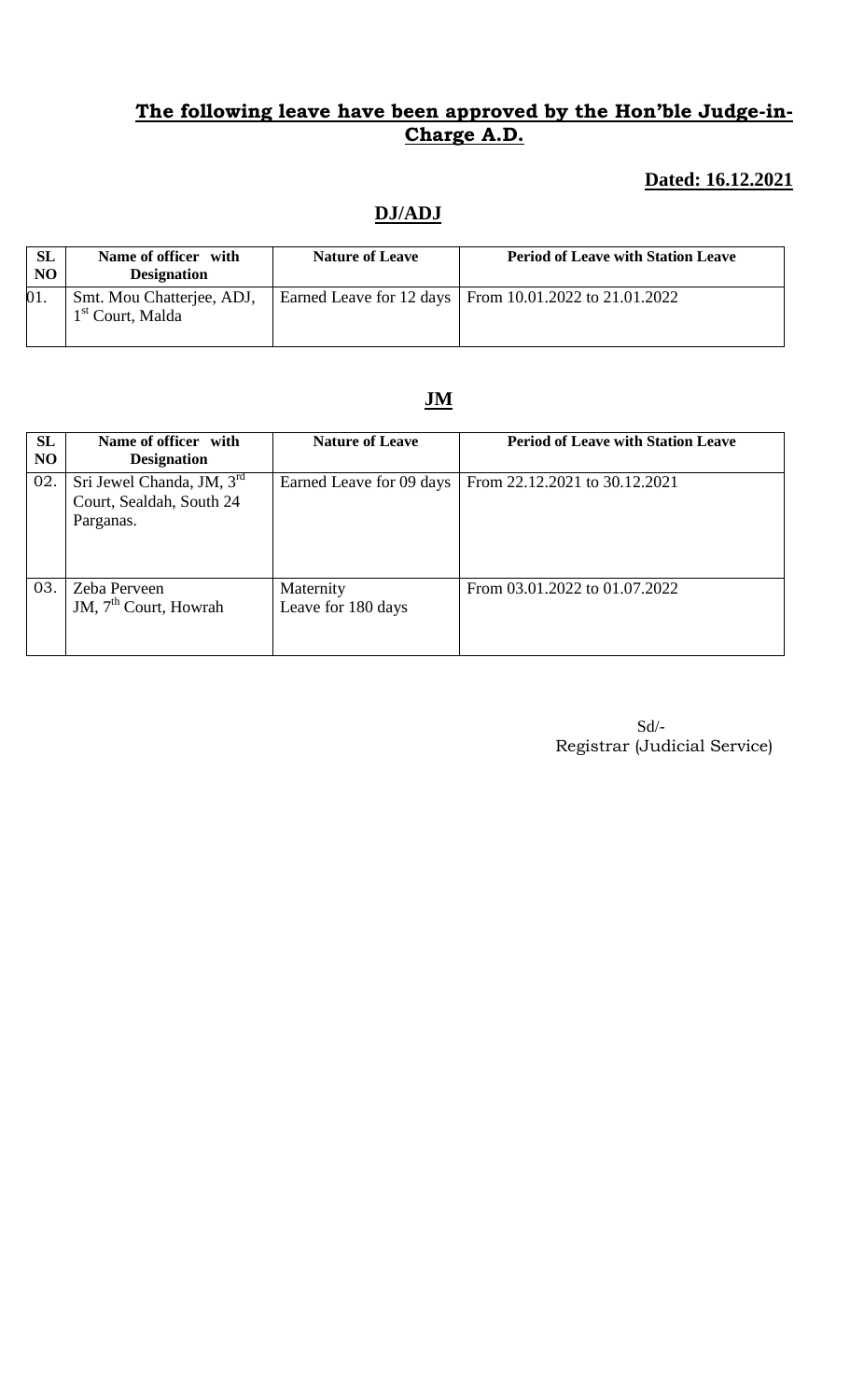## **Dated: 17.12.2021**

# **DJ/ADJ**

| <b>SL</b><br>N <sub>O</sub> | Name of officer with<br><b>Designation</b>                                         | <b>Nature of Leave</b>       | <b>Period of Leave with Station Leave</b> |
|-----------------------------|------------------------------------------------------------------------------------|------------------------------|-------------------------------------------|
| 01.                         | Smt. Rina Sawoo<br>ADJ, 3 <sup>rd</sup> Court, Paschim<br>Medinipur                | Earned Leave for 32 days     | From 09.11.2021 to 10.12.2021             |
| 02.                         | Dr. Moumita Bhattacharya<br>ADJ, 2 <sup>nd</sup> Court, Contai, Purba<br>Medinipur | Child Care Leave for 15 days | From 29.11.2021 to 13.12.2021             |

### **JM**

| <b>SL</b><br>NO | Name of officer with<br><b>Designation</b>                                                                                                    | <b>Nature of Leave</b>        | <b>Period of Leave with Station Leave</b> |
|-----------------|-----------------------------------------------------------------------------------------------------------------------------------------------|-------------------------------|-------------------------------------------|
| 03.             | Smt. Taniya Sarkar, JM, 4 <sup>th</sup><br>Court, Hooghly, Sadar                                                                              | Commuted Leave for 03 days    | From 30.11.2021 to 02.12.2021             |
| 04.             | Smt. Seuli Roy,<br>JM, 2 <sup>nd</sup> Court, Rampurhat,<br><b>Birbhum</b>                                                                    | Commuted Leave for 18 days    | From 18.11.2021 to 05.12.2021             |
| 05.             | Smt. Tsering Choden, JM, 3 <sup>rd</sup><br>Court, Purulia                                                                                    | Earned Leave for 09 days      | From 26.11.2021 to 04.12.2021             |
| 06.             | Sri Aneek Banerjee<br>Metropolitan Magistrate, 18 <sup>th</sup><br>Court, Calcutta                                                            | Commuted Leave for 05 days    | From 02.12.2021 to 06.12.2021             |
| 07.             | Arshi Hasmat, erstwhile, JM,<br>$2nd$ Court, Barasat. North 24<br>Parganas now posted as<br>$CJJD, 2nd$ Court, Barasat,<br>North 24 Parganas. | Earned Leave for days 03 days | From 02.11.2020 to 04.11.2020             |
| 08.             | Md. Samim Alam, JM, 1 <sup>st</sup><br>Court, Barasat. North 24<br>Parganas.                                                                  | Earned Leave for days 05 days | From 02.11.2020 to 06.11.2020             |

## **CJ(JD)**

| <b>SL</b><br>N <sub>O</sub> | Name of officer with<br><b>Designation</b>                              | <b>Nature of Leave</b>   | <b>Period of Leave with Station Leave</b>              |
|-----------------------------|-------------------------------------------------------------------------|--------------------------|--------------------------------------------------------|
| 09.                         | Sri Jayanta Bhattacharya,<br>CJ(JD)-cum-JM, Mathabhanga,<br>Cooch Behar | Earned Leave for 05 days | From 18.11.2021 to 22.11.2021<br>Prefixing: 19.11.2021 |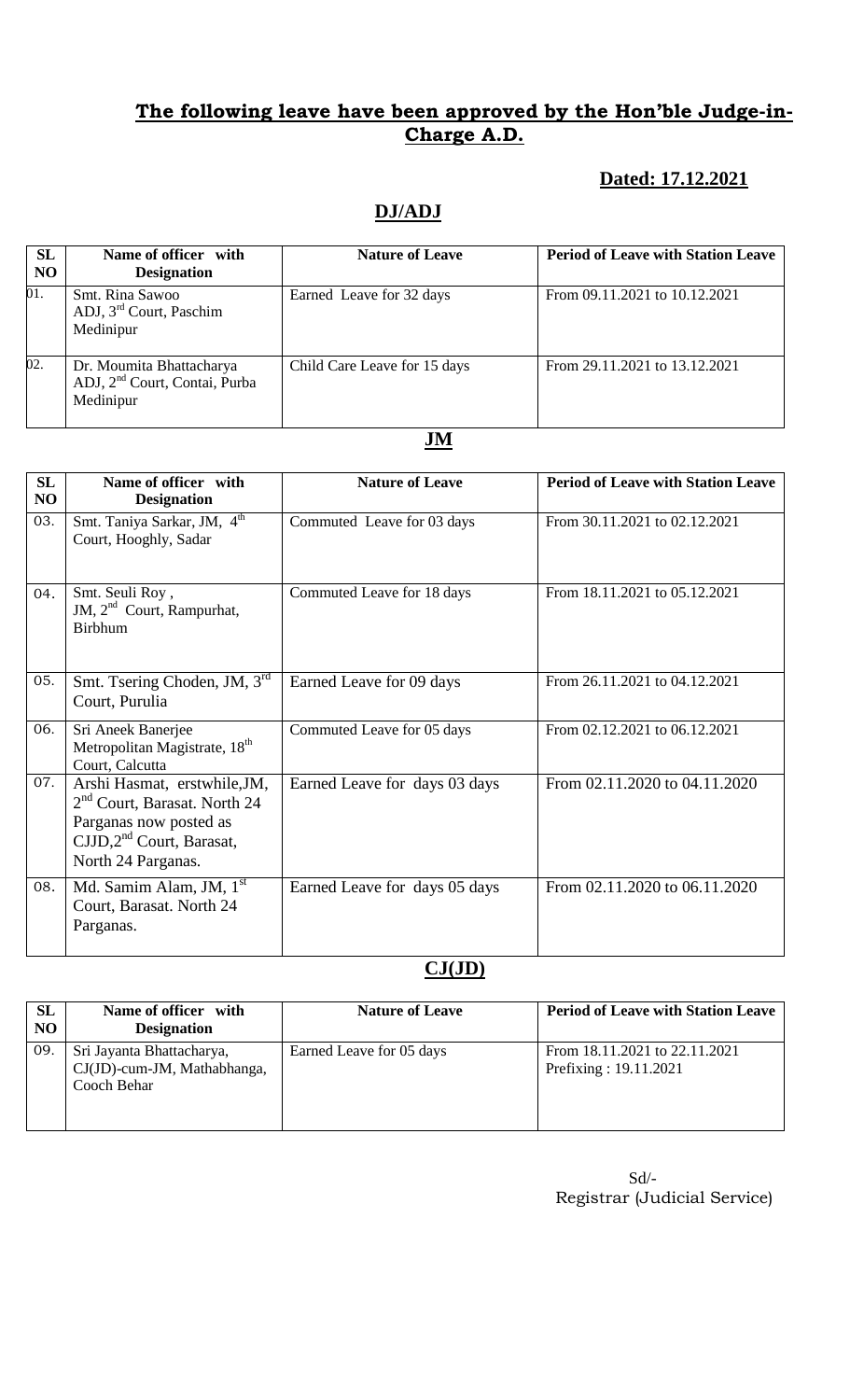## **Dated: 17.12.2021**

# **DJ/ADJ**

| <b>SL</b><br><b>NO</b> | Name of officer with Designation                                      | <b>Nature of Leave</b>                      | <b>Period of Leave with Station</b><br>Leave |
|------------------------|-----------------------------------------------------------------------|---------------------------------------------|----------------------------------------------|
| 01.                    | Sri Biswarup Bandyopadhyay, District<br>& Sessions Judge, Jalpaiguri. | Cancellation of Earned Leave for 05<br>days | From 03.01.2022 to 07.01.2022                |

# **CJ(SD)**

| <b>SL</b><br>NO. | Name of officer with Designation                                                      | <b>Nature of Leave</b>  | <b>Period of Leave with Station</b><br>Leave |
|------------------|---------------------------------------------------------------------------------------|-------------------------|----------------------------------------------|
| 02.              | Sri Animesh Ghosh<br>$CJ(SD)$ , 10 <sup>th</sup> Court, Alipore, South 24<br>Parganas | Earned Leave for 01 day | On 21.12.2021                                |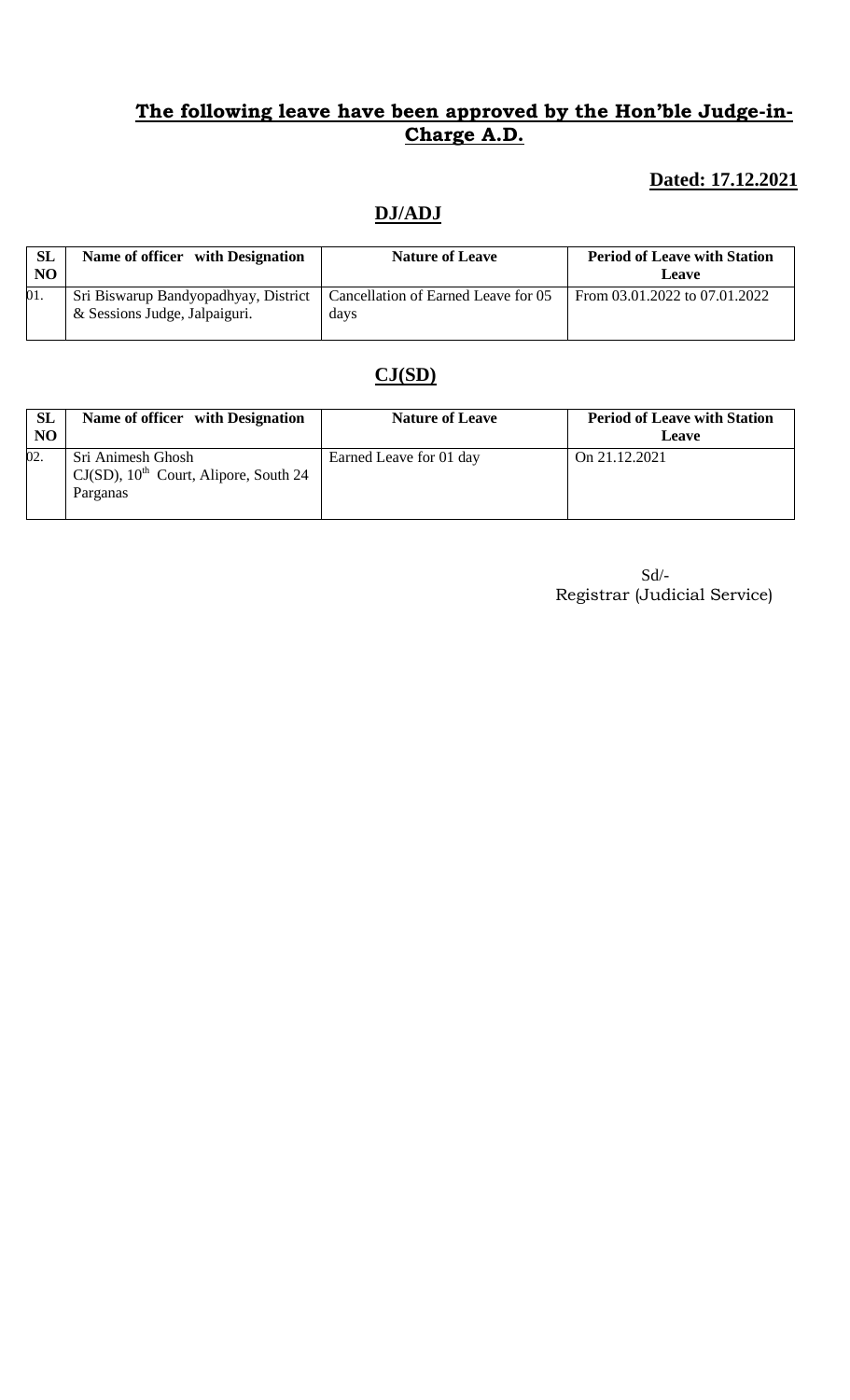## **Dated: 20.12.2021**

## **DJ/ADJ**

| SL<br>N <sub>O</sub> | Name of officer with<br><b>Designation</b>                                                  | <b>Nature of Leave</b>     | <b>Period of Leave with Station Leave</b>                                                |
|----------------------|---------------------------------------------------------------------------------------------|----------------------------|------------------------------------------------------------------------------------------|
| 01.                  | Sri Paresh Chandra<br>Karmakar<br>ADJ, 2 <sup>nd</sup> Court, Bongaon,<br>North 24 Parganas | Commuted Leave for 16 days | From 20.11.2021 to 05.12.2021                                                            |
| 02.                  | Smt. Rai Chattopadhyay<br>District Judge, North 24<br>Pgs at Barasat                        | Earned Leave for 04 days   | From 13.12.2021 to 16.12.2021<br>(after cancelling 01 day Casual Leave on<br>13.12.2021) |

### **ADJ FTC/ CJ(SD)**

| SL<br><b>NO</b> | Name of officer with<br><b>Designation</b>                                   | <b>Nature of Leave</b>   | <b>Period of Leave with Station Leave</b> |
|-----------------|------------------------------------------------------------------------------|--------------------------|-------------------------------------------|
| 03.             | Sri Biswajyoti Chatterjee<br>Judge, 4 <sup>th</sup> Bench, PSCC,<br>Calcutta | Earned Leave for 04 days | From 15.12.2021 to 18.12.2021             |
| 04.             | Smt. Sanghamitra Podder<br>ADJ, FTC-II, Bichar<br>Bhawan, Calcutta           | Earned Leave for 02 days | From 14.12.2021 to 15.12.2021             |

### **JM**

| SL<br><b>NO</b> | Name of officer with<br><b>Designation</b>                                                             | <b>Nature of Leave</b>        | <b>Period of Leave with Station Leave</b> |
|-----------------|--------------------------------------------------------------------------------------------------------|-------------------------------|-------------------------------------------|
| 05.             | Smt. Najmus Sahar<br>JM, Kalna, Purba<br>Bardhaman                                                     | Commuted Leave for 05<br>days | From 30.11.2021 to 04.12.2021             |
| 06.             | Sri Debasish Barman<br>JM, $1st$ Court,<br>Raghunathpur, Purulia                                       | Commuted Leave for 09<br>days | From 08.11.2021 to 16.11.2021             |
| 07.             | Smt. Swati Maulik,<br>Judicial Magistrate, 4 <sup>th</sup><br>Court, Barrackpore,<br>North 24 Parganas | Earned Leave for 08 days      | From 22.11.2021 to 29.11.2021.            |

# **CJ(JD)**

| SL<br>N <sub>O</sub> | Name of officer with<br><b>Designation</b>                                                      | <b>Nature of Leave</b>  | <b>Period of Leave with Station Leave</b> |
|----------------------|-------------------------------------------------------------------------------------------------|-------------------------|-------------------------------------------|
| 08.                  | Sri Chirayato Banerjee<br>CJ(JD), Jalpaiguri                                                    | Eaned Leave for 01 day  | On 20.11.2021                             |
| 09.                  | Smt. Arshia Mustaque<br>$CJ(JD)$ , 1 <sup>st</sup> Court,<br>Barrackpore, North, 24<br>Parganas | Earned leave for 01 day | On 08.12.2021                             |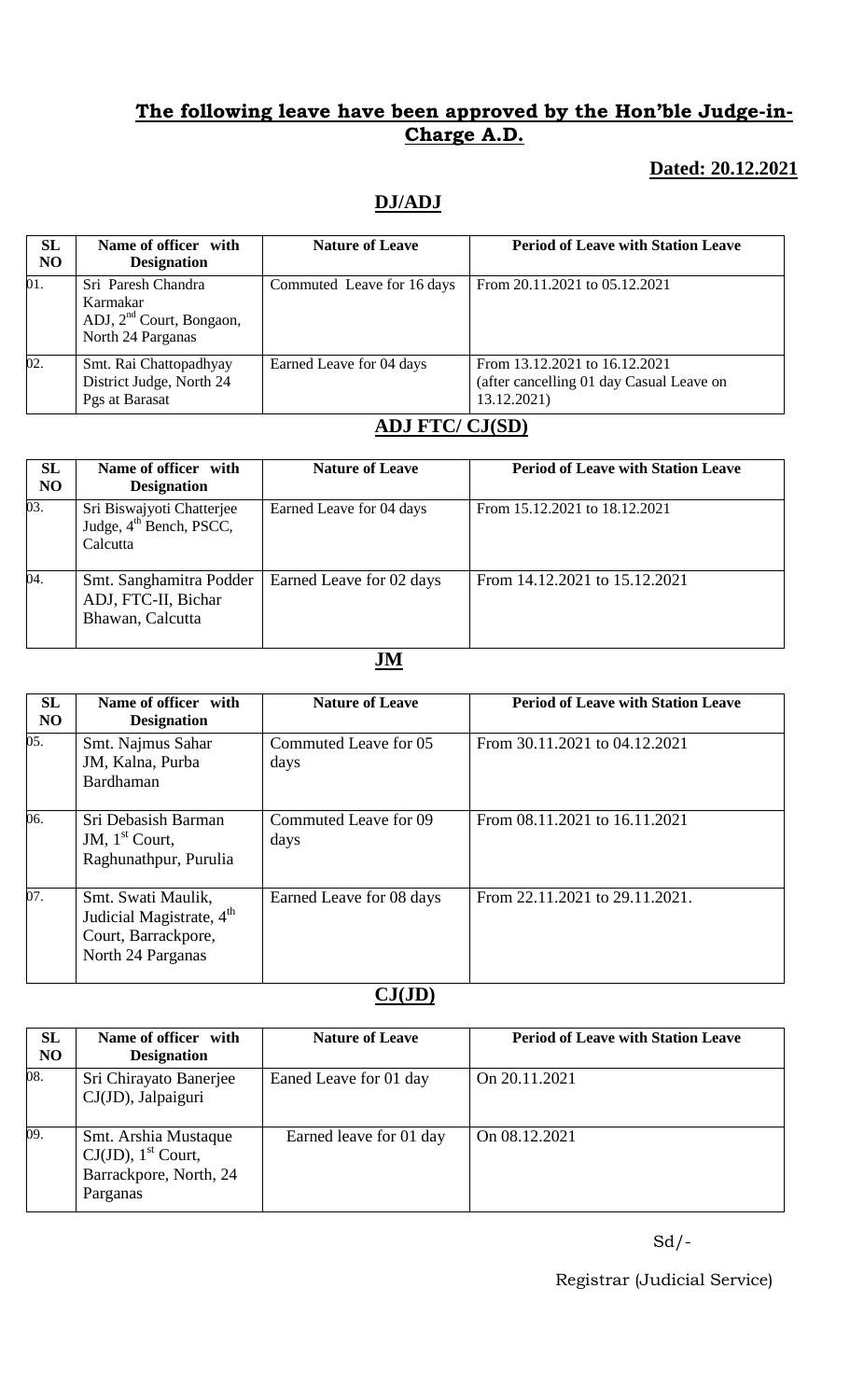### **Dated: 20.12.2021**

# **ADJ, FTC**

| <b>SL</b><br>N <sub>O</sub> | Name of officer with<br><b>Designation</b>                                 | <b>Nature of Leave</b>                                             | <b>Period of Leave with Station Leave</b> |
|-----------------------------|----------------------------------------------------------------------------|--------------------------------------------------------------------|-------------------------------------------|
| 01.                         | Sri Aloke Kumar<br>Chowdhury, ADJ, FTC-<br>II, Islampur, Uttar<br>Dinajpur | Paternity cum Child Care Leave for 05 days<br>$1st$ phase of PCCL. | From 03.01.2022 to 07.01.2022             |
| 02.                         | Smt. Leena Golder<br>ADJ, FTC-1, Basirhat,<br>North 24 Parganas            | Child Care Leave for 19 days                                       | From 04.01.2022 to 22.01.2022             |
| 03.                         | Sri Santosh Kumar<br>Pathak<br>ADJ, FTC-III,<br>Berhampore,<br>Murshidabad | Earned Leave for 03 days                                           | From 21.12.2021 to 23.12.2021             |

### **CJM/ACJM**

| <b>SL</b><br>N <sub>O</sub> | Name of officer with<br><b>Designation</b>                                  | <b>Nature of Leave</b>                     | <b>Period of Leave with Station Leave</b> |
|-----------------------------|-----------------------------------------------------------------------------|--------------------------------------------|-------------------------------------------|
| 04.                         | Sri Ayan Majumder<br>CJM, Port Blair,<br>Andaman & Nicobar<br><b>Island</b> | Paternity cum Child Care Leave for 12 days | From 24.01.2022 to 04.02.2022             |
| 05.                         | Sri Bhaskar Majumder<br>ACJM, Kandi,<br>Murshidabad                         | Earned Leave for 05 days                   | From 27.12.2021 to 31.12.2021             |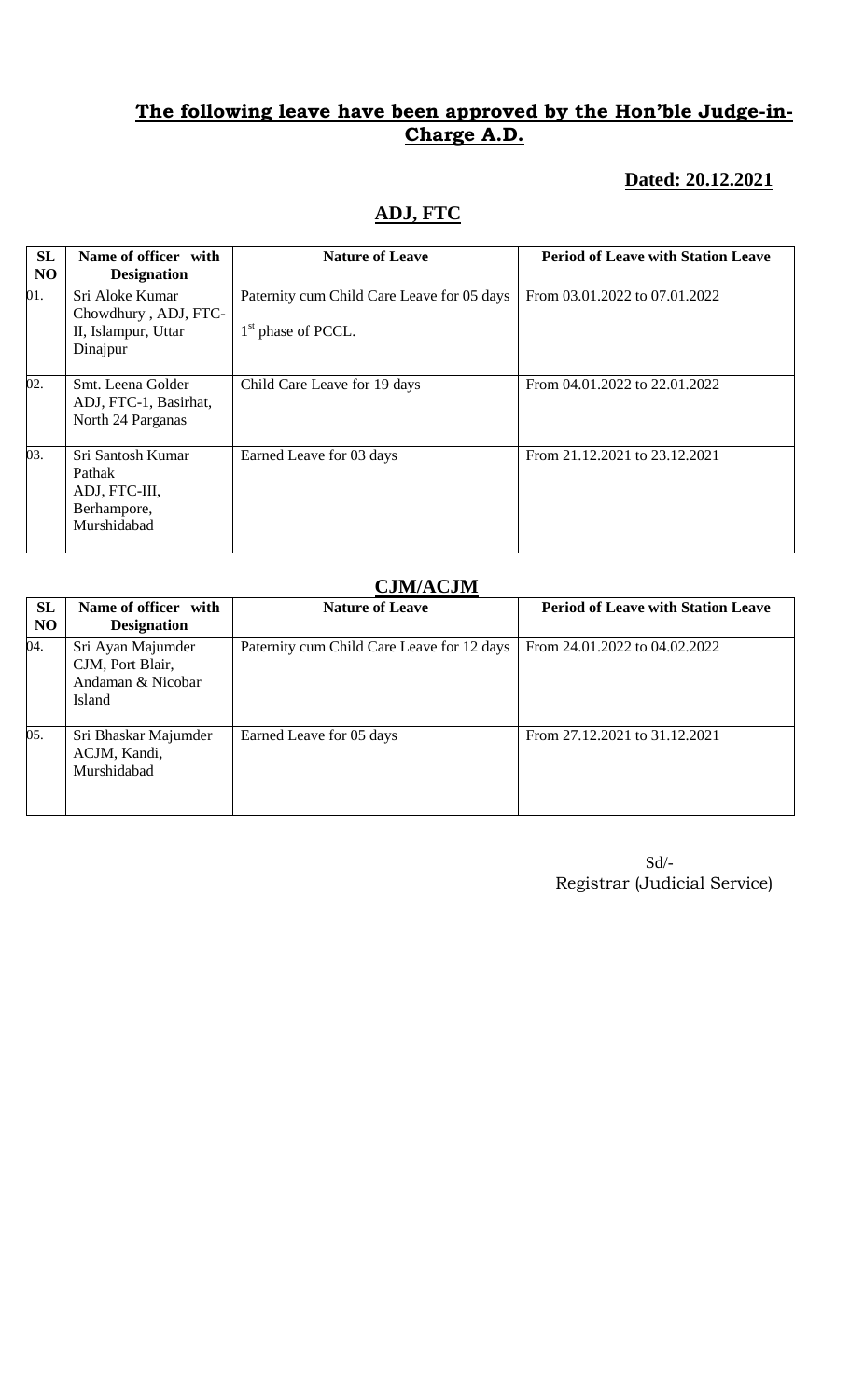## **Dated: 21.12.2021**

| <b>DJ/ADJ</b>               |                                                                                |                            |                                           |  |
|-----------------------------|--------------------------------------------------------------------------------|----------------------------|-------------------------------------------|--|
| <b>SL</b><br>N <sub>O</sub> | Name of officer with<br><b>Designation</b>                                     | <b>Nature of Leave</b>     | <b>Period of Leave with Station Leave</b> |  |
| 01.                         | Sri Srikumar Goswami<br>Judge, Commercial Court, Alipore,<br>South 24 Parganas | Commuted Leave for 21 days | From 20.11.2021 to 10.12.2021             |  |

# **DJ/ADJ**

## **CJM/ACJM**

|          | <b>CONTACOM</b>                                               |                               |                                           |  |
|----------|---------------------------------------------------------------|-------------------------------|-------------------------------------------|--|
| SL<br>NO | Name of officer with<br><b>Designation</b>                    | <b>Nature of Leave</b>        | <b>Period of Leave with Station Leave</b> |  |
| 02       | Smt. Srinita Das<br>ACJM, Dinhata, Cooch Behar                | Commuted leave for 06<br>days | From 08.11.2021 to 13.11.2021             |  |
| 03.      | Smt. Ishani Chakravorty<br>Banerjee<br>CJM, Paschim Medinipur | Earned Leave for 17 days      | From 30.11.2021 to 16.12.2021             |  |

### **JM**

| <b>JIAT</b>                 |                                                                             |                          |                                           |  |
|-----------------------------|-----------------------------------------------------------------------------|--------------------------|-------------------------------------------|--|
| <b>SL</b><br>N <sub>O</sub> | Name of officer with<br><b>Designation</b>                                  | <b>Nature of Leave</b>   | <b>Period of Leave with Station Leave</b> |  |
| 04.                         | Smt. Koyel Pradhan, Principal<br>Magistrate, JJB, Purba<br>Bardhaman.       | Earned Leave for 05 days | From 13.12.2021 to 17.12.2021             |  |
| 05.                         | Sri Jewel Chanda, JM, 3 <sup>rd</sup> Court,<br>Sealdah, South 24 Parganas. | Earned Leave for 01 day  | On 16.12.2021                             |  |

## **CJ(JD)**

| <b>SL</b><br>NO | Name of officer with<br><b>Designation</b>                                             | <b>Nature of Leave</b>        | <b>Period of Leave with Station Leave</b> |
|-----------------|----------------------------------------------------------------------------------------|-------------------------------|-------------------------------------------|
| 06.             | Sri Santosh Kumar Sharma<br>$CI(JD)$ , 6 <sup>th</sup> Court, Alipore, 24<br>Pgs $(S)$ | Commuted Leave for 17<br>days | From 01.12.2021 to 17.12.2021             |